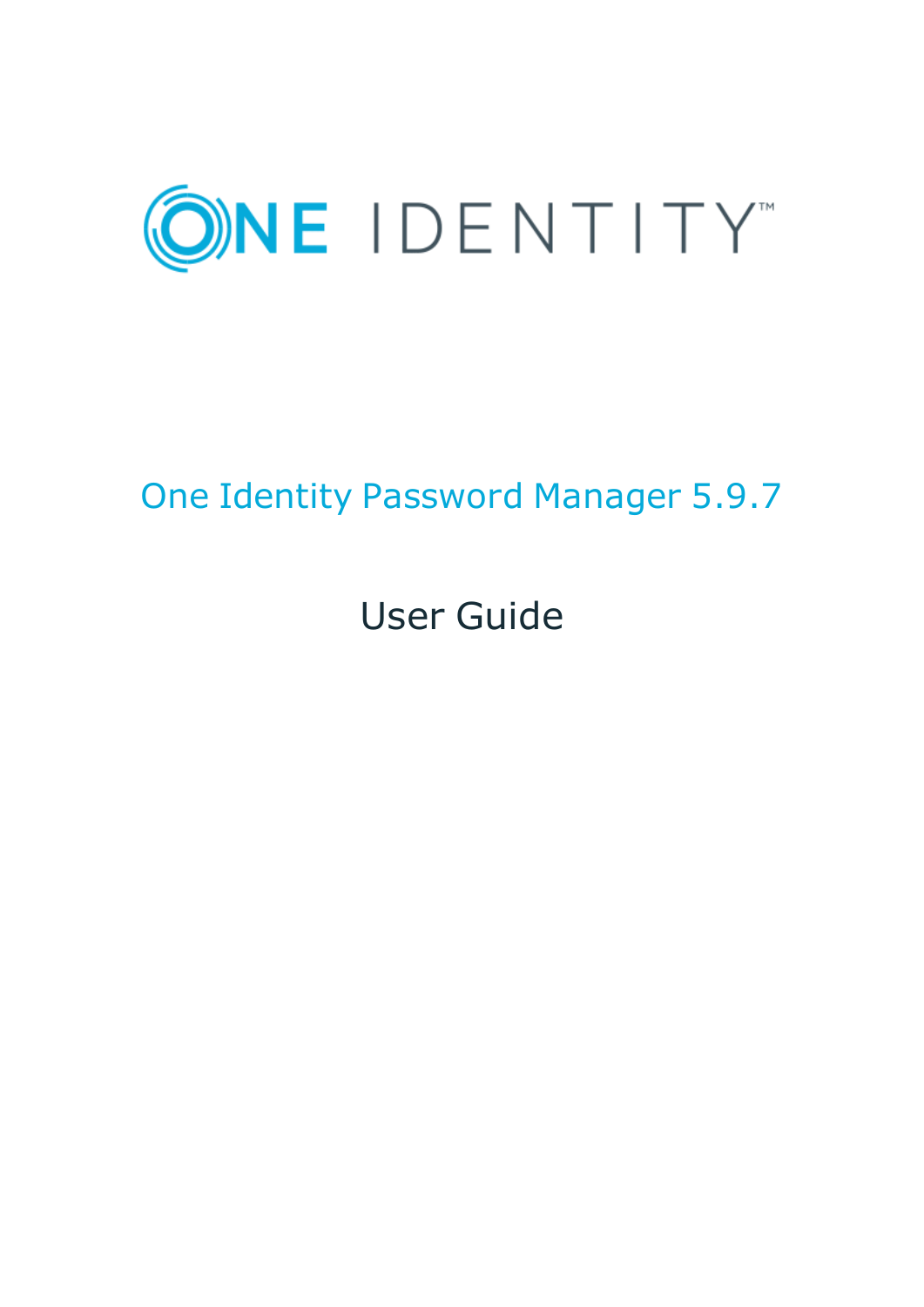#### **Copyright 2022 One Identity LLC.**

#### **ALL RIGHTS RESERVED.**

This guide contains proprietary information protected by copyright. The software described in this guide is furnished under a software license or nondisclosure agreement. This software may be used or copied only in accordance with the terms of the applicable agreement. No part of this guide may be reproduced or transmitted in any form or by any means, electronic or mechanical, including photocopying and recording for any purpose other than the purchaser's personal use without the written permission of One Identity LLC .

The information in this document is provided in connection with One Identity products. No license, express or implied, by estoppel or otherwise, to any intellectual property right is granted by this document or in connection with the sale of One Identity LLC products. EXCEPT AS SET FORTH IN THE TERMS AND CONDITIONS AS SPECIFIED IN THE LICENSE AGREEMENT FOR THIS PRODUCT, ONE IDENTITY ASSUMES NO LIABILITY WHATSOEVER AND DISCLAIMS ANY EXPRESS, IMPLIED OR STATUTORY WARRANTY RELATING TO ITS PRODUCTS INCLUDING, BUT NOT LIMITED TO, THE IMPLIED WARRANTY OF MERCHANTABILITY, FITNESS FOR A PARTICULAR PURPOSE, OR NON-INFRINGEMENT. IN NO EVENT SHALL ONE IDENTITY BE LIABLE FOR ANY DIRECT, INDIRECT, CONSEQUENTIAL, PUNITIVE, SPECIAL OR INCIDENTAL DAMAGES (INCLUDING, WITHOUT LIMITATION, DAMAGES FOR LOSS OF PROFITS, BUSINESS INTERRUPTION OR LOSS OF INFORMATION) ARISING OUT OF THE USE OR INABILITY TO USE THIS DOCUMENT, EVEN IF ONE IDENTITY HAS BEEN ADVISED OF THE POSSIBILITY OF SUCH DAMAGES. One Identity makes no representations or warranties with respect to the accuracy or completeness of the contents of this document and reserves the right to make changes to specifications and product descriptions at any time without notice. One Identity does not make any commitment to update the information contained in this document.

If you have any questions regarding your potential use of this material, contact:

One Identity LLC. Attn: LEGAL Dept 4 Polaris Way Aliso Viejo, CA 92656

Refer to our Web site ([http://www.OneIdentity.com](http://www.oneidentity.com/)) for regional and international office information.

#### **Patents**

One Identity is proud of our advanced technology. Patents and pending patents may apply to this product. For the most current information about applicable patents for this product, please visit our website at [http://www.OneIdentity.com/legal/patents.aspx](http://www.oneidentity.com/legal/patents.aspx).

#### **Trademarks**

One Identity and the One Identity logo are trademarks and registered trademarks of One Identity LLC. in the U.S.A. and other countries. For a complete list of One Identity trademarks, please visit our website at [www.OneIdentity.com/legal](http://www.oneidentity.com/legal). All other trademarks are the property of their respective owners.

#### **Legend**

- **WARNING: A WARNING icon indicates a potential for property damage, personal injury, or death.**
- **CAUTION: A CAUTION icon indicates potential damage to hardware or loss of data if instructions are not followed.**
- IMPORTANT, NOTE, TIP, MOBILE, or VIDEO: An information icon indicates supporting Œ information.

Password Manager User Guide Updated - March 2022 Version - 5.9.7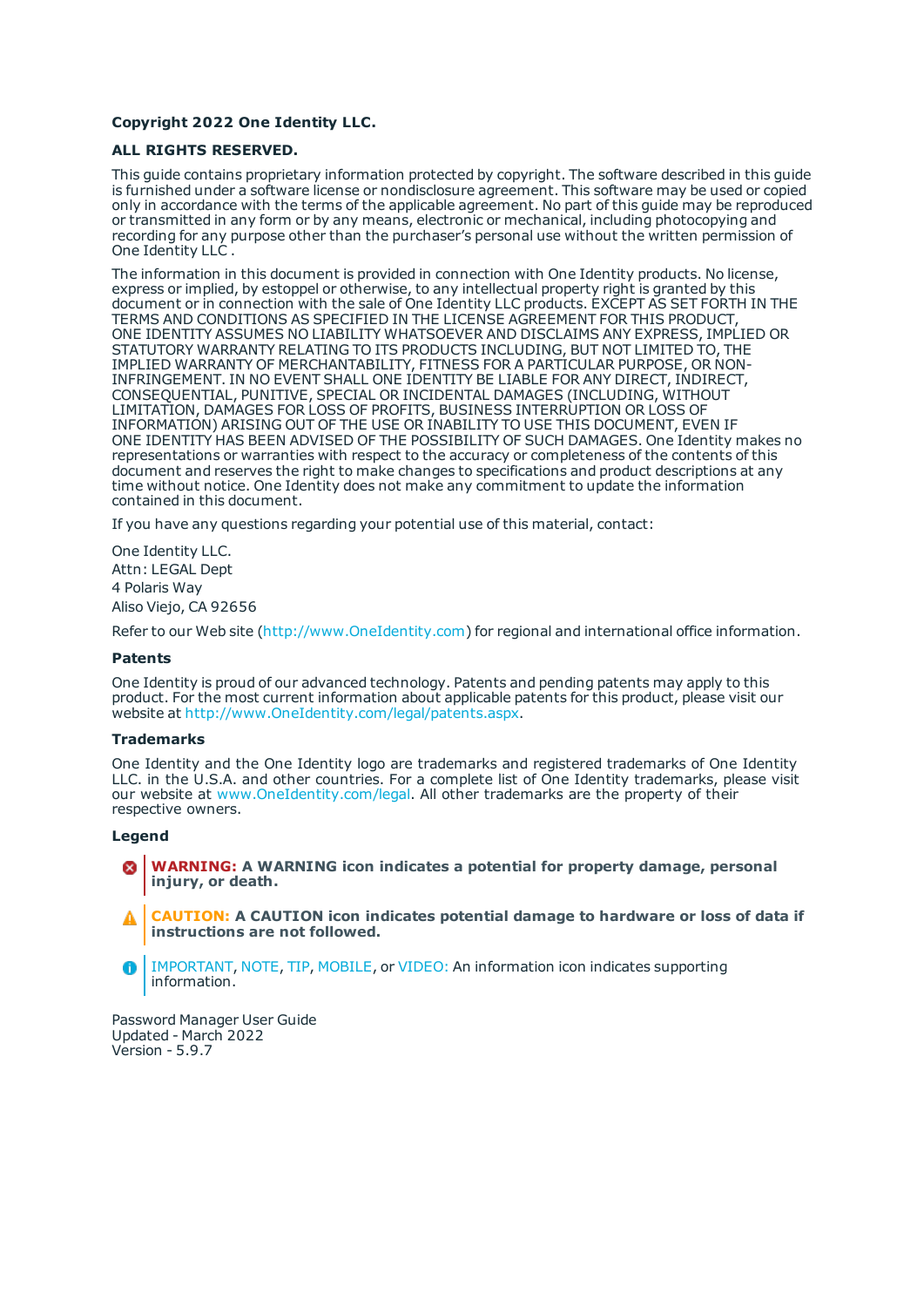# **Contents**

| Using a Passcode to Create or Update Your Questionsand Answers Profile  8 |  |
|---------------------------------------------------------------------------|--|
|                                                                           |  |
|                                                                           |  |
|                                                                           |  |
|                                                                           |  |
|                                                                           |  |
|                                                                           |  |
|                                                                           |  |
|                                                                           |  |
|                                                                           |  |
|                                                                           |  |
|                                                                           |  |
|                                                                           |  |
|                                                                           |  |
|                                                                           |  |
|                                                                           |  |
|                                                                           |  |
|                                                                           |  |
|                                                                           |  |

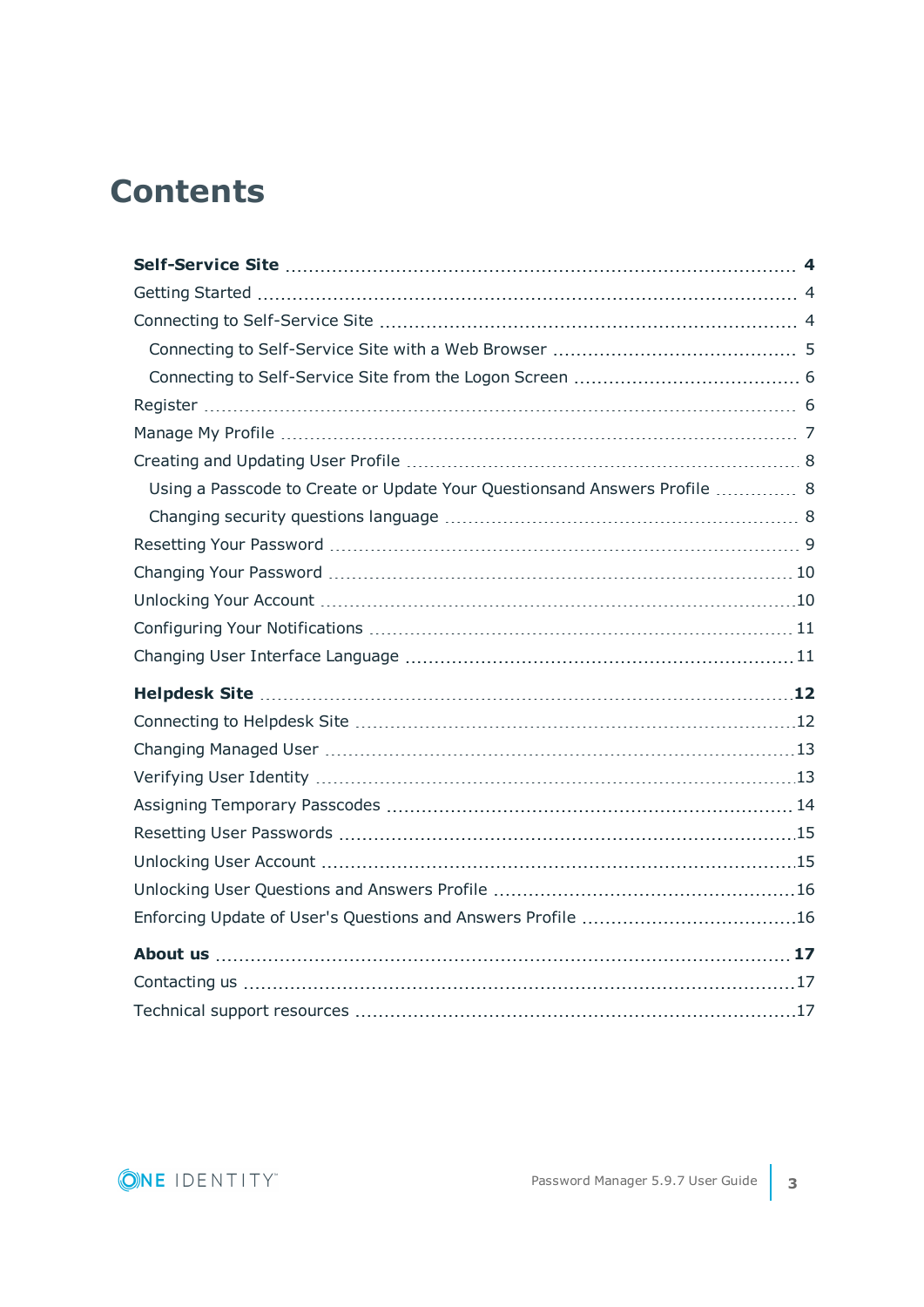# **Self-Service Site**

- <span id="page-3-0"></span>• Getting [Started](#page-3-1)
- Connecting to [Self-Service](#page-3-2) Site
- [Register](#page-5-1)
- [Manage](#page-6-0) My Profile
- Creating and Updating User Profile
- Resetting User [Passwords](#page-14-0)
- Changing Your [Password](#page-9-0)
- [Unlocking](#page-9-1) Your Account
- Configuring Your [Notifications](#page-10-0)
- Changing User Interface [Language](#page-10-1)

## <span id="page-3-1"></span>**Getting Started**

To start using Password Manager, you must register with Password Manager by creating your personal Questions and Answers profile. For step-by-step procedure on how to create your private Questions and Answers (Q&A) profile, see Creating and [Updating](#page-7-0)  User [Profile](#page-7-0) on page 8.

The topics covered in this section will provide you the information you need to create your personal Q&A profile and perform password management tasks by using the Password Manager Self-Service site.

## <span id="page-3-2"></span>**Connecting to Self-Service Site**

You can connect to the Self-Service site either by using a Web browser or from the Windows logon screen, if the administrator has configured Password Manager to allow you to open the Self-Service site from the Windows logon screen.



**4**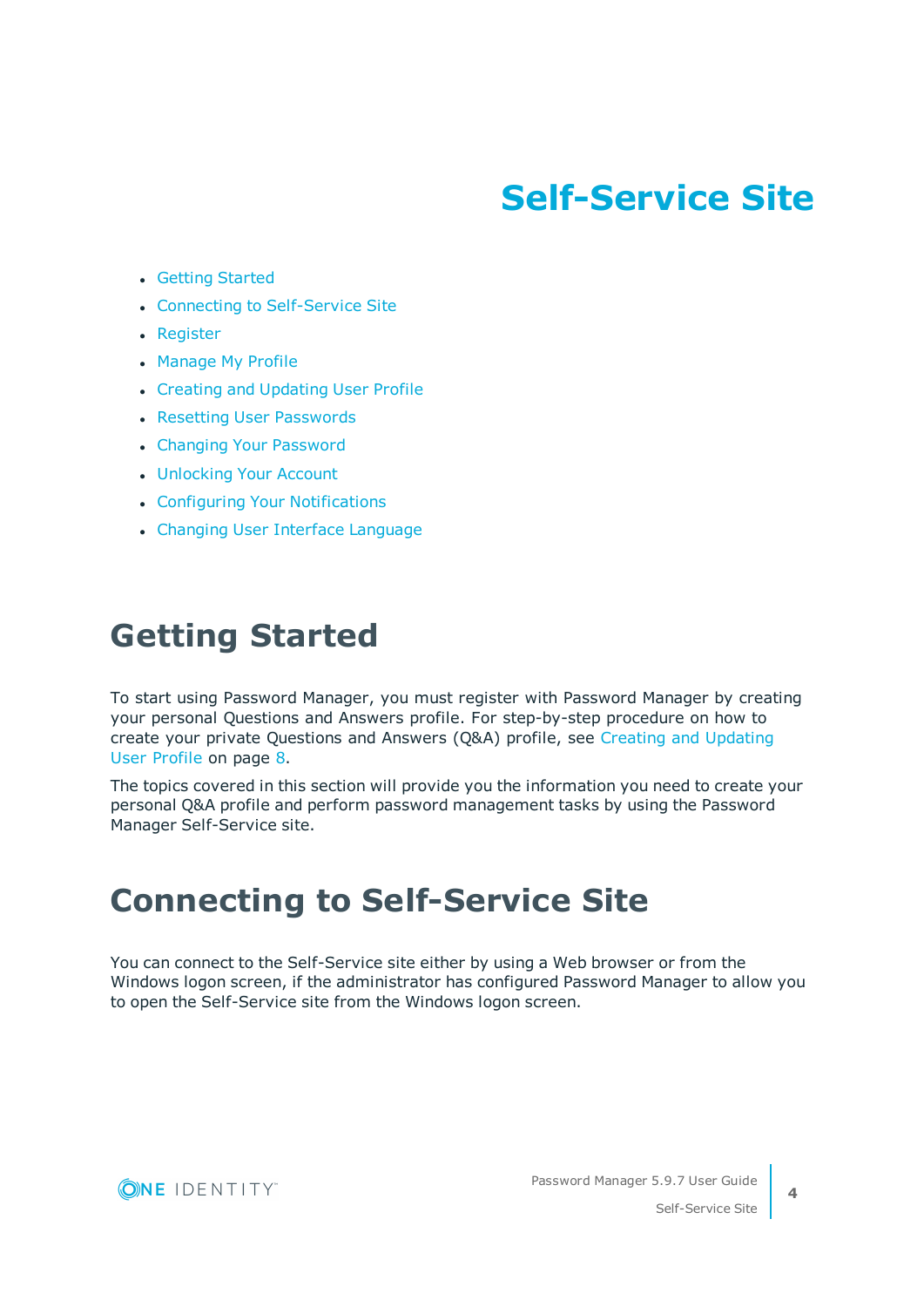## <span id="page-4-0"></span>**Connecting to Self-Service Site with a Web Browser**

You can open the Self-Service site by clicking the desktop or Start menu shortcut to the site. If there are no such shortcuts on your computer, you can open the site by entering the Self-Service site URL in your Web browser. You can obtain the URL path to the Self-Service site from your system administrator.

### *To connect to the Self-Service site using a Web browser*

1. Connect to the Self-Service site by typing the Self-Service site URL in the address bar of your Web browser. By default, the URL is http://<ComputerName>/PMUser/ (or http://<ComputerName>/PMUserADLDS/ for Password Manager for AD LDS version), where <ComputerName> is the name of the computer on which Password Manager is installed.

You can obtain the computer name from your system administrator.

- 2. On the Self-Service site type in your user name or a part of your user name or your email in the displayed text box.
	- Œ NOTE: When specifying your user account, you can use any of the following formats:
		- <sup>l</sup> <*user\_name*>,
		- <sup>l</sup> <*domain*>\<*user\_name*>, or
		- <sup>l</sup> <*user\_name*>@<*domain*>,
		- or any other value you use to log in.
- 3. Select your location from the **Location** list box.
- 4. This setting is optional and appears only if the administrator has configured it.
- 5. If more than one account is found, identify and select your account under **Search Results**.
- 6. By default, on the **Home** page, you can perform the following tasks:

### **Table 1: Home page**

| Task                                                                                       | <b>Reference</b>                                |
|--------------------------------------------------------------------------------------------|-------------------------------------------------|
| Register with Password Manager or<br>update your personal Questions and<br>Answers profile | Creating and Updating User Profile on<br>page 8 |
| Reset your forgotten passwords                                                             | Resetting Your Password on page 9               |
| Change your passwords                                                                      | Changing Your Password on page 10               |
| Unlock your account                                                                        | Unlocking User Account on page 15               |



**5**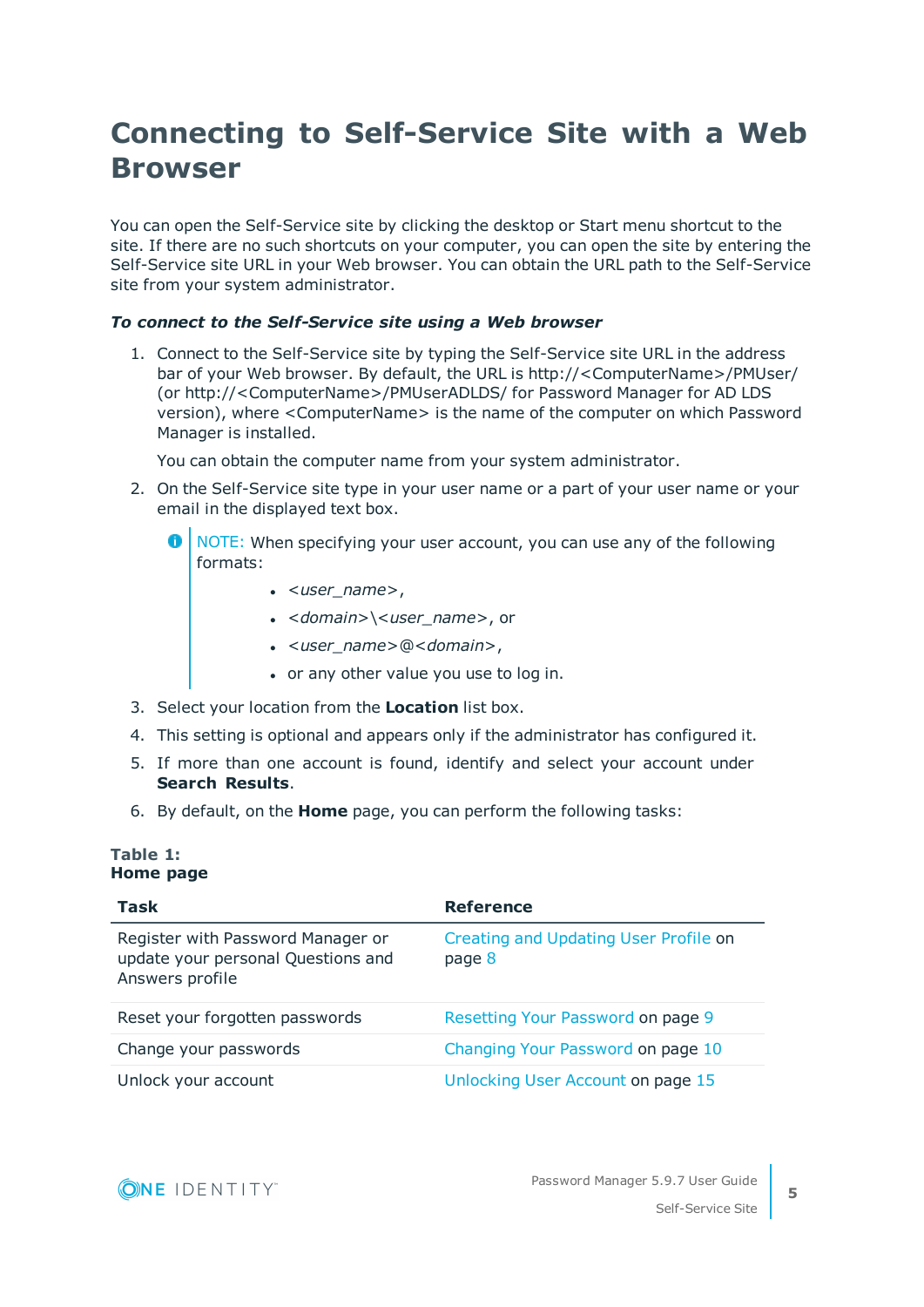| Task                       | Reference                              |
|----------------------------|----------------------------------------|
| Set up email notifications | Configuring Your Notifications on page |

If you cannot find your account in the search results, follow the instructions on the screen.

If you enter a part of your account name, several matches may be found. In this case you will see a list of user names followed by descriptions. Select your account name from this list.

## <span id="page-5-0"></span>**Connecting to Self-Service Site from the Logon Screen**

If your account is locked, and if you forgot your user name or your password, you can access the Self-Service site from the Windows logon screen, provided that the administrator has configured Password Manager to allow you to open the Self-Service site from the Windows logon screen.

## *To connect to the Self-Service site from the Windows logon screen on a computer running Windows 7 operating system*

- 1. Press **Ctrl+Alt+Delete.**
- 2. Select your user tile and click the **Forgot My Password** command link on the Windows logon screen.

## *To connect to the Self-Service site from the Windows logon screen on a computer running Windows 8 or later operating system*

- 1. Press **Ctrl+Alt+Delete.**
- 2. Select your user tile on the Windows logon screen.
- <span id="page-5-1"></span>3. Click **Sign-in options** and select the Password Manager icon.

# **Register**

Use this workflow to select which registration methods to use for registration.

**Register** workflow allows the users to configure, which registration methods to use for registration. However, the registration methods depend on what the administrator has enabled for Self-Service site. Following are the three methods, available for the users to register in the User site.



**O** NOTE: You can change the user interface language. For more information see Changing User Interface [Language](#page-10-1) on page 11.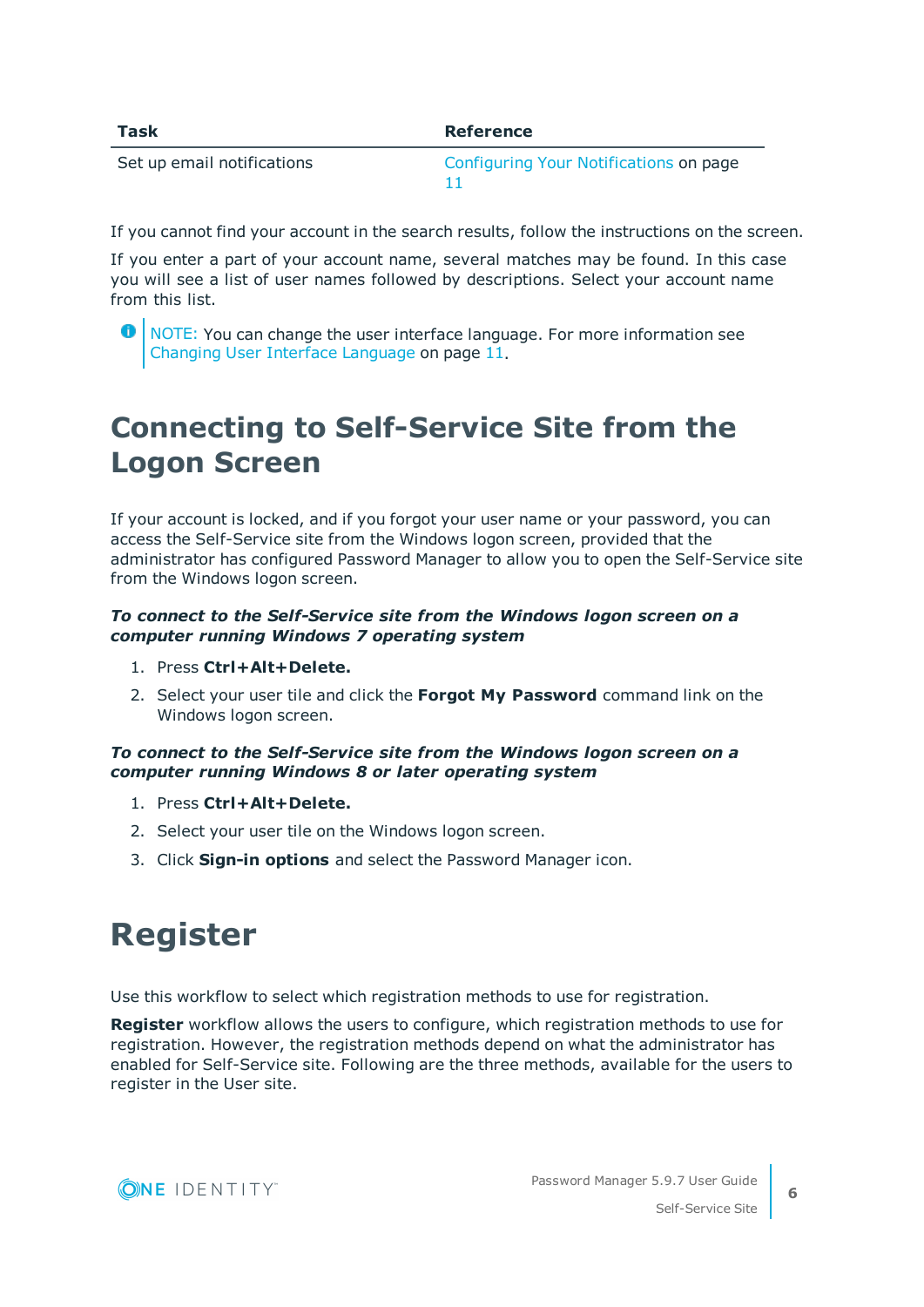- Corporate authentication
- Security questions
- Personal contact method: Email and Mobile

**O** NOTE: Either one or multiple methods can be available for registration.

The users must register, using the method that is set as mandatory for registration by the administrator. After registering with the mandatory method, users can choose to update using the other available methods.

## <span id="page-6-0"></span>**Manage My Profile**

Use this activity to update questions and answers, corporate mobile number and email address, or personal contact details on the Self-Service site. The registration methods depend on what the administrator has enabled for Self-Service site. For the first time users, the "Register" workflow shall be enabled and the "Manage My Profile" workflow shall be disabled until they register. The users can select one of the following methods.

- Corporate authentication
- Security questions
- Personal contact method: Email and Mobile

**Corporate authentication**:Update the corporate authentication method, only if the administrator has enabled the option to update if the mobile number and email address is not available on the Active Directory.

**Security questions**: Update the set of question and answers.

**Email**: Update the email id in the textbox and, click **Next** to update the email address.

**Mobile**: Update the mobile number in the textbox and, click **Next** to update the mobile number.

**Upgrade scenario**: **Manage My Profile** workflow will be available only for registered users who have already registered using the available registration method on the Self-

Service site. The user can identify the methods available for update, by  $\blacktriangledown$  (green) or  $\blacktriangledown$ (red) color icons. After the user sets a value for any of the available authentication

methods either through **Register** or **Manage My Profile** workflow, a  $\blacksquare$  (green) color

icon is displayed against the specific registration method. If the  $\blacktriangle$  (red) color icon is displayed against any registration method, it indicates that the user has not used that registration method or set any value in Active Directory.

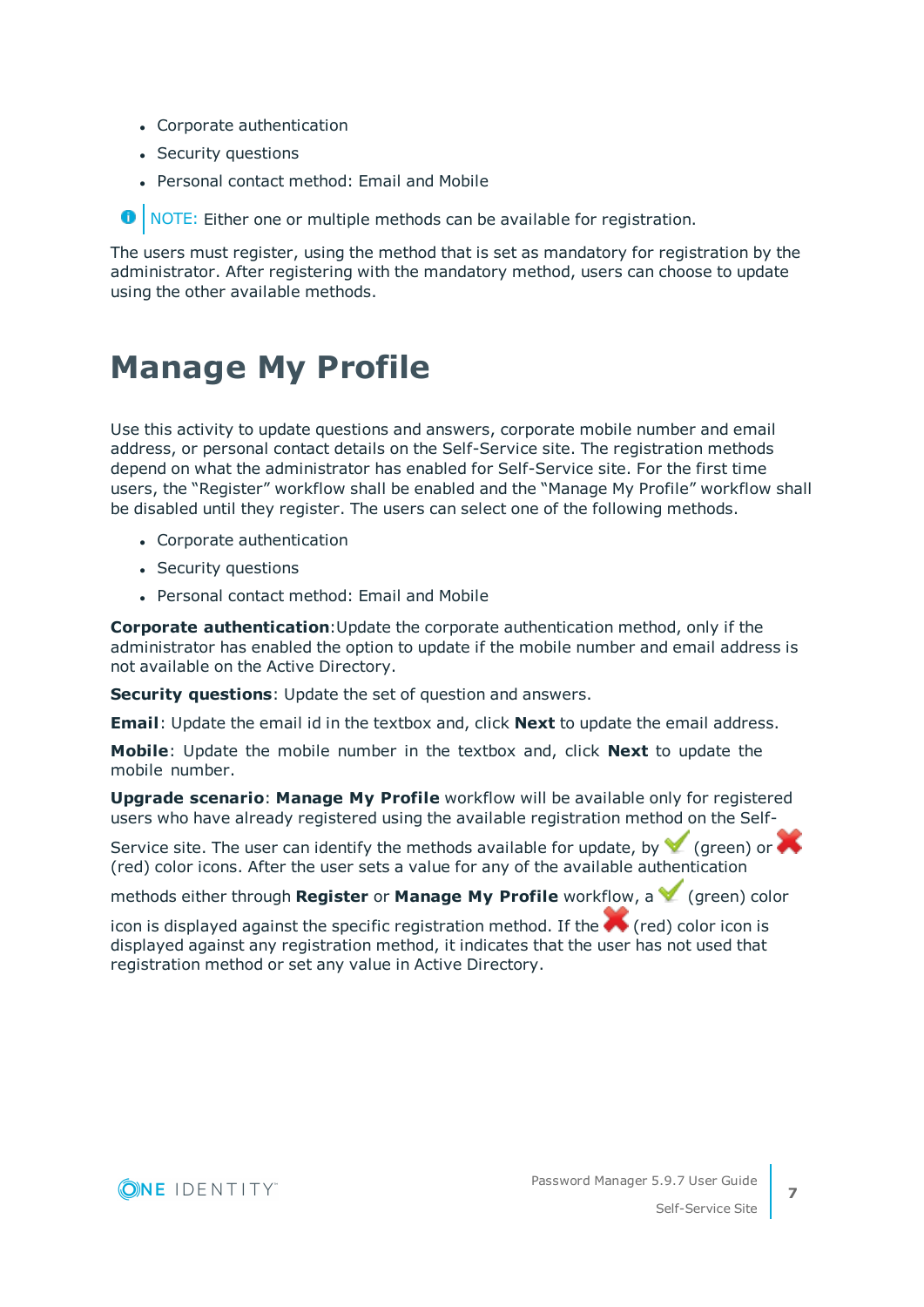# <span id="page-7-0"></span>**Creating and Updating User Profile**

To register with Password Manager, you need to create a user profile. A user profile is a series of security questions (Q&A), corporate mobile number and email address, and personal contact details to which you specify the appropriate information. Later, this information is used to authenticate users when using the Self-Service site to reset your forgotten passwords or unlock your account. When you create or update your user profile, ensure that nobody knows the correct answers to the Q&A profile questions. However, the registration methods depend on what the administrator has enabled for Self-Service site.

### *To create or update your user profile*

- 1. Connect to the Self-Service site by using the procedure outlined in [Connecting](#page-3-2) to [Self-Service](#page-3-2) Site on page 4.
- 2. On the **Home** page, click the [Register](#page-5-1) or [Manage](#page-6-0) My Profile link.
- <span id="page-7-1"></span>3. Follow the steps in the wizard to complete the task.

## **Using a Passcode to Create or Update Your Questions and Answers Profile**

If you have forgotten your password and, at the same time, are not registered with Password Manager or have forgotten your answers to security questions, you must obtain a temporary passcode from the help desk before you can create or update your Questions and Answers profile and reset your forgotten password.

### *To create or update your Q&A profile by using passcode*

- 1. Connect to the Self-Service site by using the procedure outlined in [Connecting](#page-3-2) to [Self-Service](#page-3-2) Site on page 4
- 2. On the **Home** page, click **I Have a Passcode**.

NOTE: HelpDesk may request you to check for a push notification through Starling 2FA application on your mobile.

<span id="page-7-2"></span>1. Follow the steps in the wizard to complete the task.

## **Changing security questions language**

During registration, an unregistered user can view the **Change language** link using which the user can view and select one of the languages configured by the Administrator. When



**8**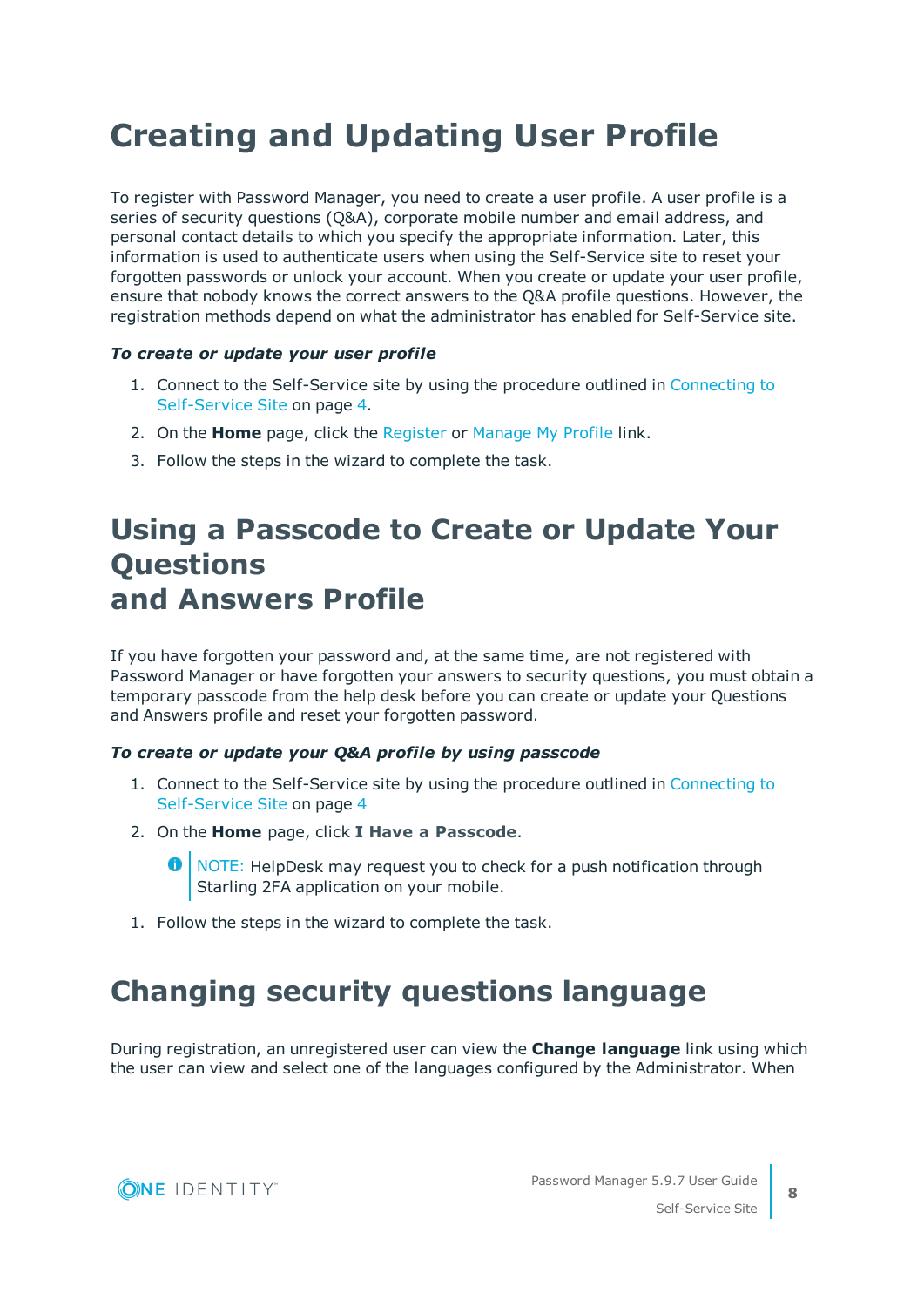the user chooses a different language, the security questions appear in the same language and the user can register the Q&A Profile in the chosen language.

For example, if an administrator has chosen the Default language as **English (United Kingdom)**, an unregistered user while trying to register will view the security questions in **English (United Kingdom)** as it is the configured default language and the user can change the language by clicking the **Change language** link and choose the preferred language for registration.

Both the registered and the unregistered users can view the **Change language** option in the following **Manage My profile** workflow, and in a custom action **Edit Q&A profile**.

NOTE: **Change language** link is available in the **Register** page only for the unregistered users.

## <span id="page-8-0"></span>**Resetting Your Password**

You can reset your forgotten password by using the Self-Service site, provided that you have the appropriate permissions to do so. Password Manager allows you to reset your password before you log on to the network (from the Windows logon screen), and when you are already logged on to the system.

Depending on the settings configured by your administrator, you can reset password in one or several systems, and provide either the same password or different passwords for selected systems.

### *To reset your password*

- 1. Connect to the Self-Service site by using the procedures outlined in [Connecting](#page-3-2) to [Self-Service](#page-3-2) Site on page 4.
- 2. On the **Home** page, click **Forgot My Password**.
- 3. Select one of the following methods to reset your password.
	- <sup>l</sup> **Corporate authentication**:Authenticate the users using corporate authentication method, only if the administrator has enabled the option to authenticate.
	- <sup>l</sup> **Security questions**: Select **Security questions** to authenticate and reset the password, by answering the questions configured during registration.
	- <sup>l</sup> **Personal contact method**: Select **Email** and, click **Get Passcode** to receive passcode on your registered email address. Type the passcode in **Passcode** text box and click **Next** to authenticate and reset the password.
	- **O** NOTE: Only selected methods display and are available for use to reset the password, which the administrator selects in Authentication Methods.
	- **O** NOTE: HelpDesk may request you to check for a push notification through Starling Two Factor application on your mobile.
- 4. Click **Next**.

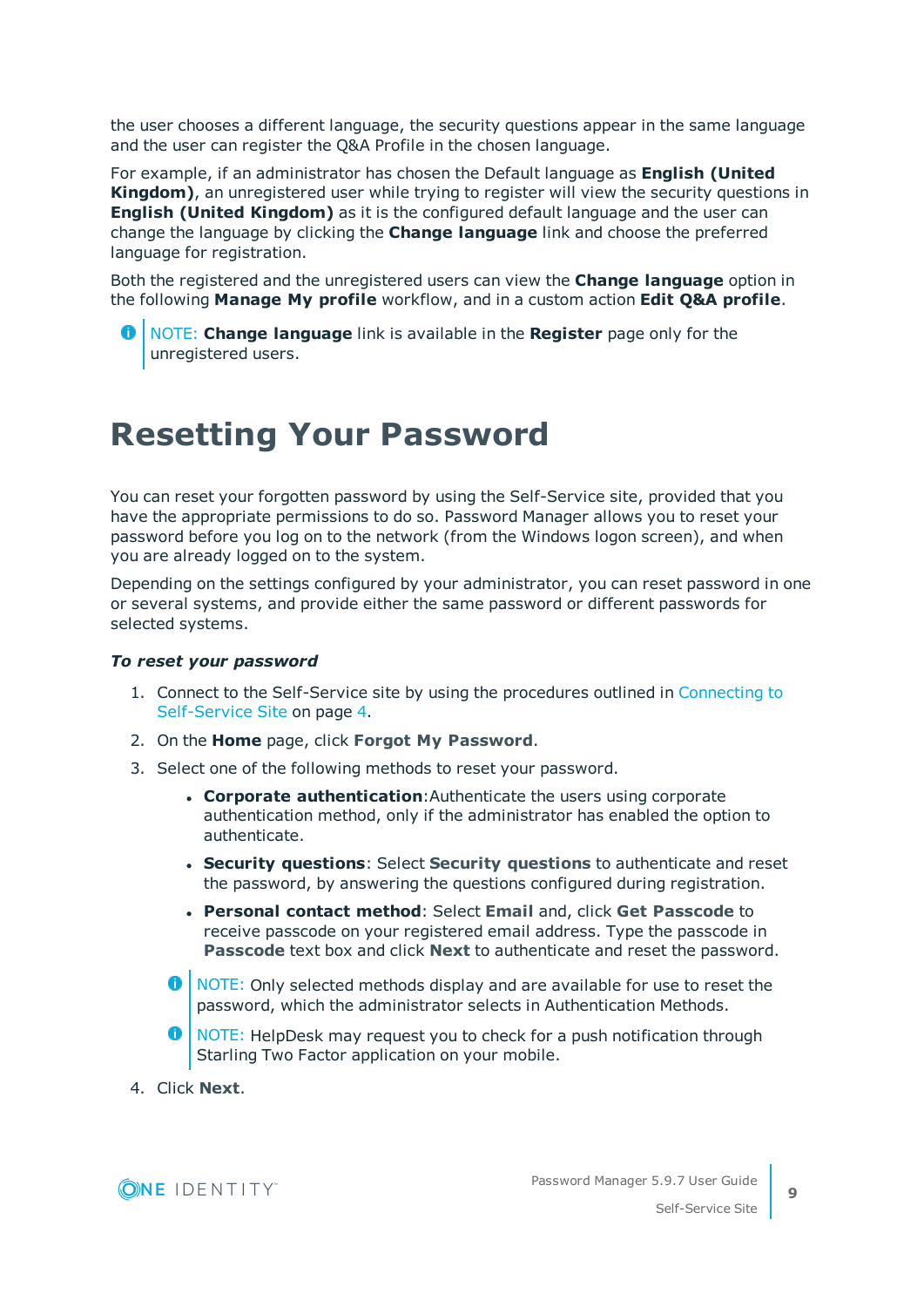5. Type and confirm your new password. Click **Next**. Your password was successfully reset.

# <span id="page-9-0"></span>**Changing Your Password**

You can change your password provided that you have the appropriate permissions to do so.

Depending on the settings configured by your administrator, you can change your password in one or several systems, and provide either the same password or different passwords for selected systems.

### *To change your password*

- 1. Connect to the Self-Service site by using the procedures outlined in [Connecting](#page-3-2) to [Self-Service](#page-3-2) Site on page 4.
- 2. On the **Home** page, click **Manage My Passwords**.
- <span id="page-9-1"></span>3. Follow the steps in the wizard to complete the task.

## **Unlocking Your Account**

You can unlock your account when it is locked, such as when you exceed the allowed number of attempts to enter the correct password.

6 NOTE: You can unlock your account only if the administrator has configured Password Manager to allow you to do it.

### *To unlock your account*

- 1. On the Windows logon screen, click the **Forgot My Password** button or command link to open the Self-Service Site**.**
- 2. On the **Enter Your User Name** page, type in your user name.

If you have entered only part of your user name, then you will be redirected to the Find Your Account page where you can select your account or search for it.

- 3. On the **Home** page, click **Unlock My Account**.
- 4. Follow the steps in the wizard to complete the task.

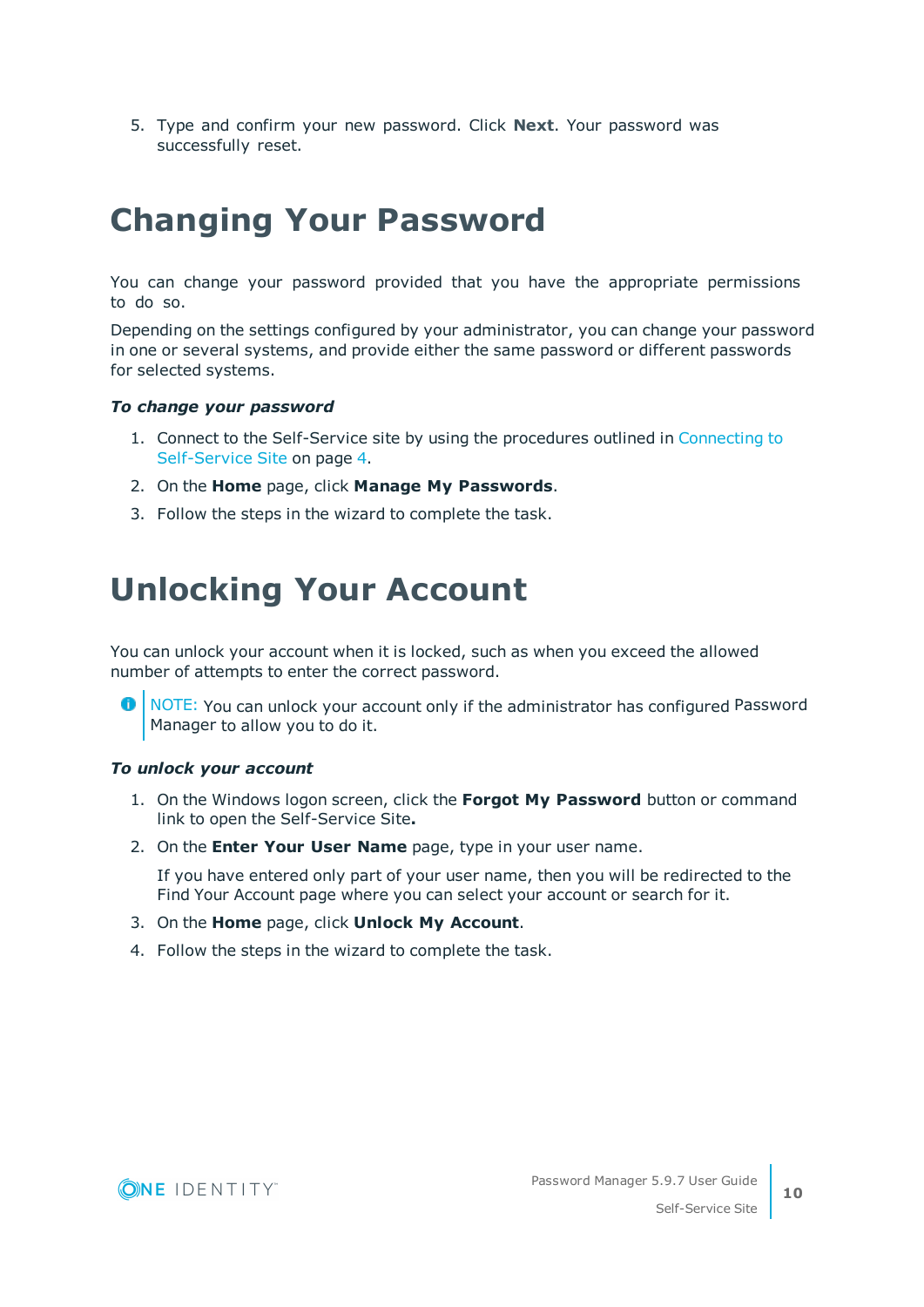# <span id="page-10-0"></span>**Configuring Your Notifications**

You can configure the Self-Service site to automatically send you email notifications when specified events occur.

**O** NOTE: You can change your notifications settings only if the administrator has configured Password Manager to allow you to do it.

### *To subscribe to event notifications*

- 1. Open the Self-Service site by using the procedure outlined in [Connecting](#page-3-2) to Self-[Service](#page-3-2) Site on page 4.
- 2. On the **Home** page, click **My Notifications**.
- <span id="page-10-1"></span>3. Follow the steps in the wizard to complete the task.

## **Changing User Interface Language**

The user interface resources of Password Manager are fully localized. You can easily change the user interface language.

**O** NOTE: This feature is available only in multilingual versions of Password Manager.

## *To change the user interface language*

- 1. On the navigation bar, click **the language link.**
- 2. In the **Select Language** dialog box, select your preferred language.

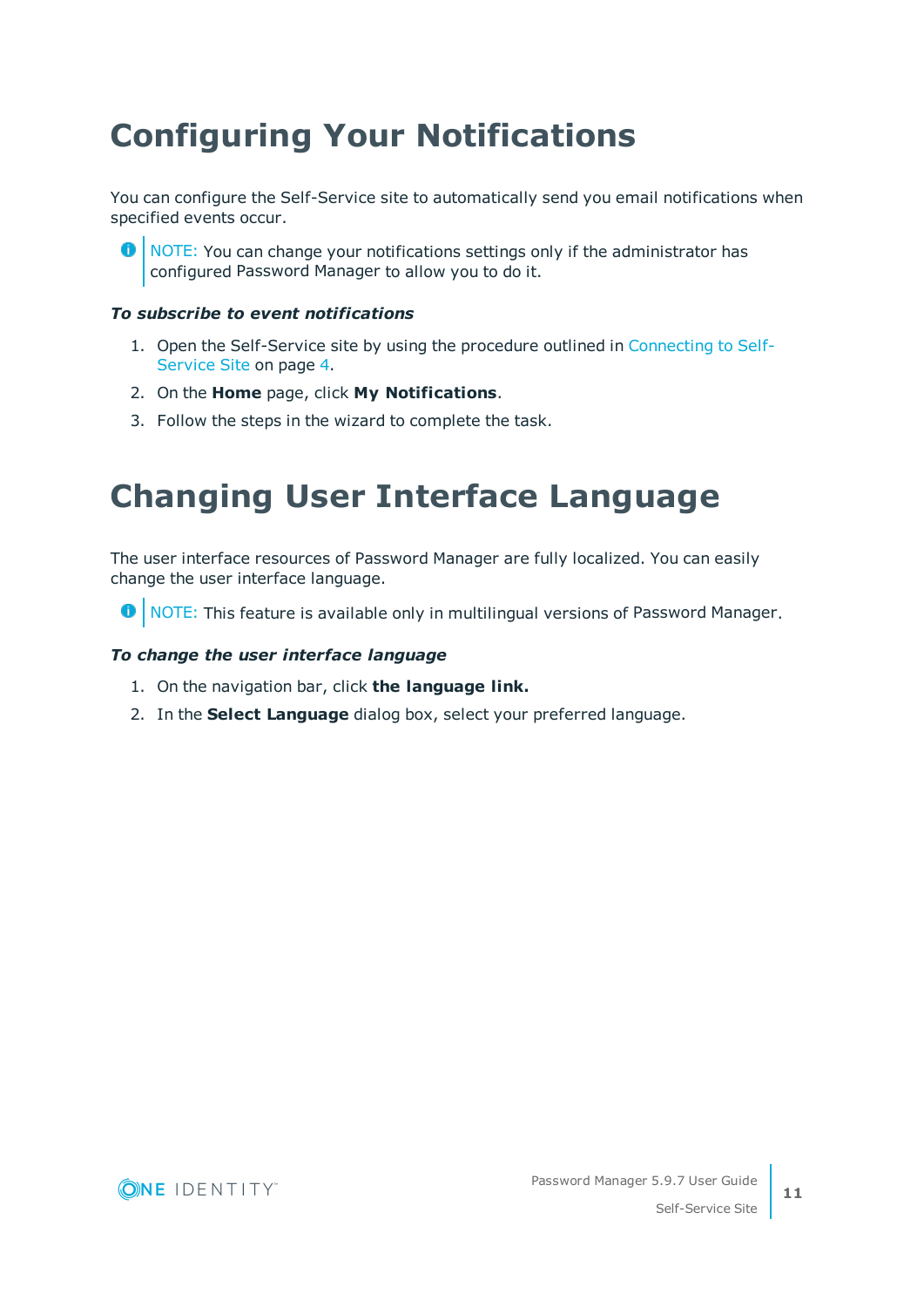# **Helpdesk Site**

- <span id="page-11-0"></span>• [Connecting](#page-11-1) to Helpdesk Site
- [Changing](#page-12-0) Managed User
- [Verifying](#page-12-1) User Identity
- Assigning [Temporary](#page-13-0) Passcodes
- Resetting User [Passwords](#page-14-0)
- [Unlocking](#page-14-1) User Account
- **.** [Unlocking](#page-15-0) User Questions and Answers Profile
- Enforcing Update of User's [Questions](#page-15-1) and Answers Profile

## <span id="page-11-1"></span>**Connecting to Helpdesk Site**

### *To connect to the Helpdesk site*

- Connect to the Helpdesk site by typing the Helpdesk site URL in the address bar of your Web browser. By default, the URL is http://<ComputerName>/PMHelpdesk/ (or http://<ComputerName>/PMHelpdeskADLDS/ for Password Manager for AD LDS version), where <ComputerName> is the name of the computer on which Password Manager is installed. You can obtain the URL path to the Helpdesk site from your system administrator.
- <sup>l</sup> On the logon page, enter your user name and password and click **Log on**.
- **O** NOTE: If Starling Two-Factor Authentication Join is enabled for helpdesk site, the helpdesk user will be prompted for a second level of authentication using Starling 2FA push notification.

#### *To manage a user*

- 1. Connect to the Helpdesk site by using the procedure outlined above.
- 2. On the **Find User Account** page, type either part of user's first and/or last name, or both.
- 3. Under **Search Results**, click the user account matching the search criteria.
- 4. On the **Home** page, by default, you can perform the following tasks:

**O** NOTE: You can change the user interface language. For more information, see Changing User Interface [Language](#page-10-1) on page 11.

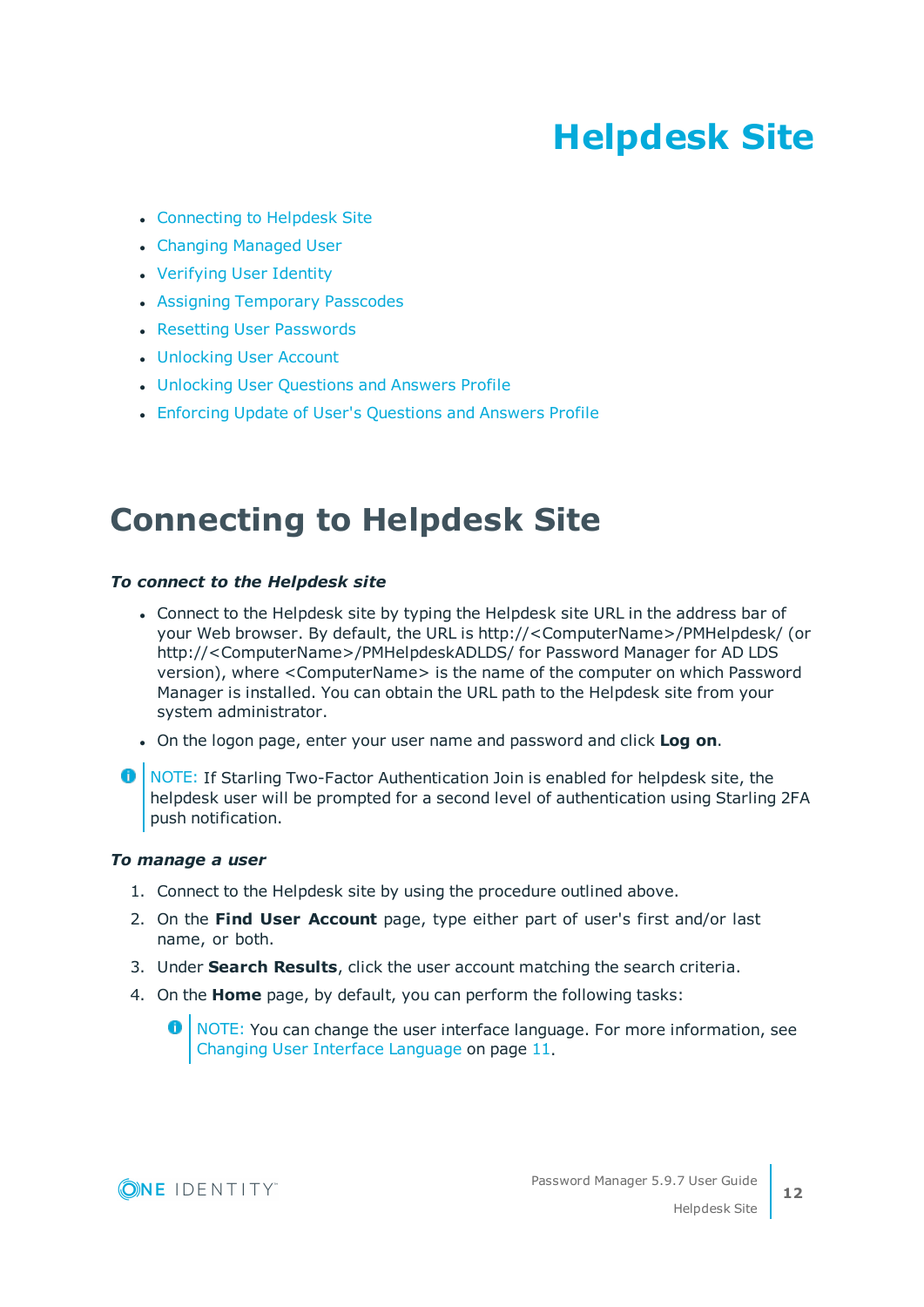### **Table 2:**

| <b>Task</b>                                   | <b>Reference</b>                                                              |
|-----------------------------------------------|-------------------------------------------------------------------------------|
| Verify identity of the user                   | Verifying User Identity on page 13                                            |
| Assign a temporary passcode to the user       | Assigning Temporary Passcodes on page<br>14                                   |
| Reset user's password                         | Resetting User Passwords on page 15                                           |
| Unlock user's account                         | Unlocking User Account on page 15                                             |
| Unlock user's Q&A profile                     | <b>Unlocking User Questions and Answers</b><br>Profile on page 16             |
| Require the user to update his Q&A<br>profile | <b>Enforcing Update of User's Questions</b><br>and Answers Profile on page 16 |

## <span id="page-12-0"></span>**Changing Managed User**

### *To change the managed user*

- 1. Click the user name displayed next to the task name being performed.
- 2. Click the **Change user** link.
- 3. On the **Find User Account** page, type either part of user's first and/or last name, or both.
- <span id="page-12-1"></span>4. Under **Search Results**, click the user account matching the search criteria.

## **Verifying User Identity**

Before performing any password management task, you must verify identity of the user.

#### *To verify identity of a user*

- 1. Open the **Home** page by using the procedure outlined in [Connecting](#page-11-1) to Helpdesk Site on [page](#page-11-1) 12.
- 2. On the **Home** page, click **Verify User Identity**.
- 3. On the **Verify User Identity** page, select one of the following methods to authenticate.
	- **. Corporate authentication:** Authenticate the users using corporate authentication method, only if the administrator has enabled the option to authenticate.

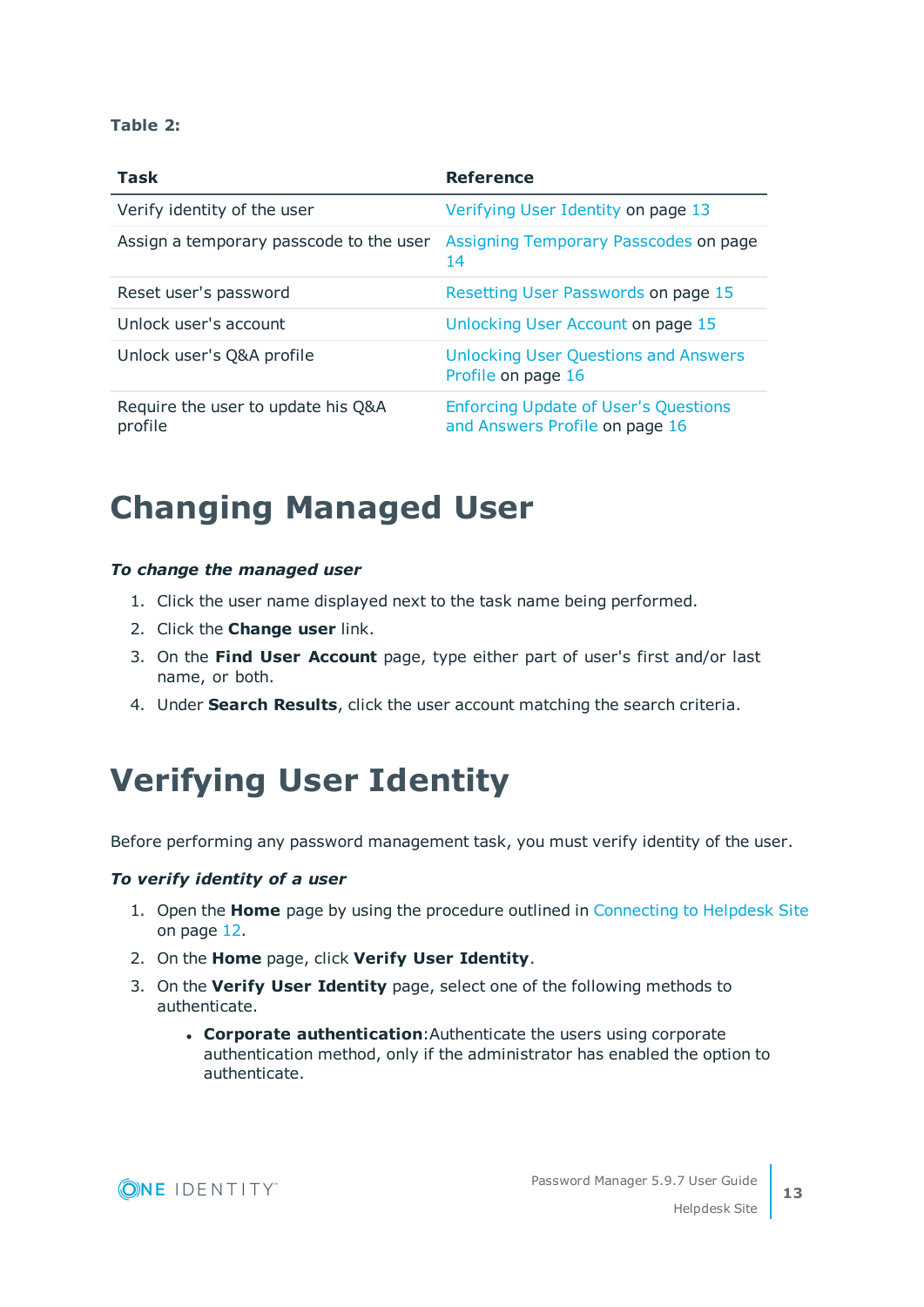- <sup>l</sup> **Security questions**: Select **Security questions** to authenticate and reset the password, by answering the questions configured during registration.
- <sup>l</sup> **Personal contact method**: Select **Email** and, click **Get Passcode** to receive passcode on your registered email address. Type the passcode in **Passcode** text box and click **Next** to authenticate and reset the password.
- **O** NOTE: Only selected methods display and are available for use to verify user account, which the administrator selects in Authentication Methods.
- <span id="page-13-0"></span>4. Click **Next** to review the results on the status page.

## **Assigning Temporary Passcodes**

If a user has forgotten the password and, at the same time, has not yet registered with Password Manager, or has forgotten his answers to security questions, the user cannot create or update a personal Q&A profile, or otherwise use Password Manager. To register with Password Manager, and access its self-service functionality, the user must obtain a personal temporary passcode which must be used within the specified period to complete the registration procedure.

You can assign temporary passcodes to users provided that you have the appropriate permissions.

### *To assign a temporary passcode to a user*

- 1. Open the **Home** page by using the procedure outlined in [Connecting](#page-11-1) to Helpdesk Site on [page](#page-11-1) 12.
- 2. On the **Home** page, click **Assign Passcode**.
- 3. On the **Assign Passcode** page, read the temporary passcode to the user. Let the user know the passcode's expiration period.
	- NOTE: On the Password Manager administration site, if the **Send passcode using Starling push notification** option is enabled by the administrator, then the passcode is sent using a push notification to user's mobile device. The HelpDesk user must inform the user, that the passcode will be sent through a push notification on Starling 2FA application.
- 4. Click **Next** to review the results on the status page.
	- NOTE: Passcode expiration time is a period within which a newly generated passcode is valid. Users must update or create their Q&A profiles by using this passcode within the specified period.

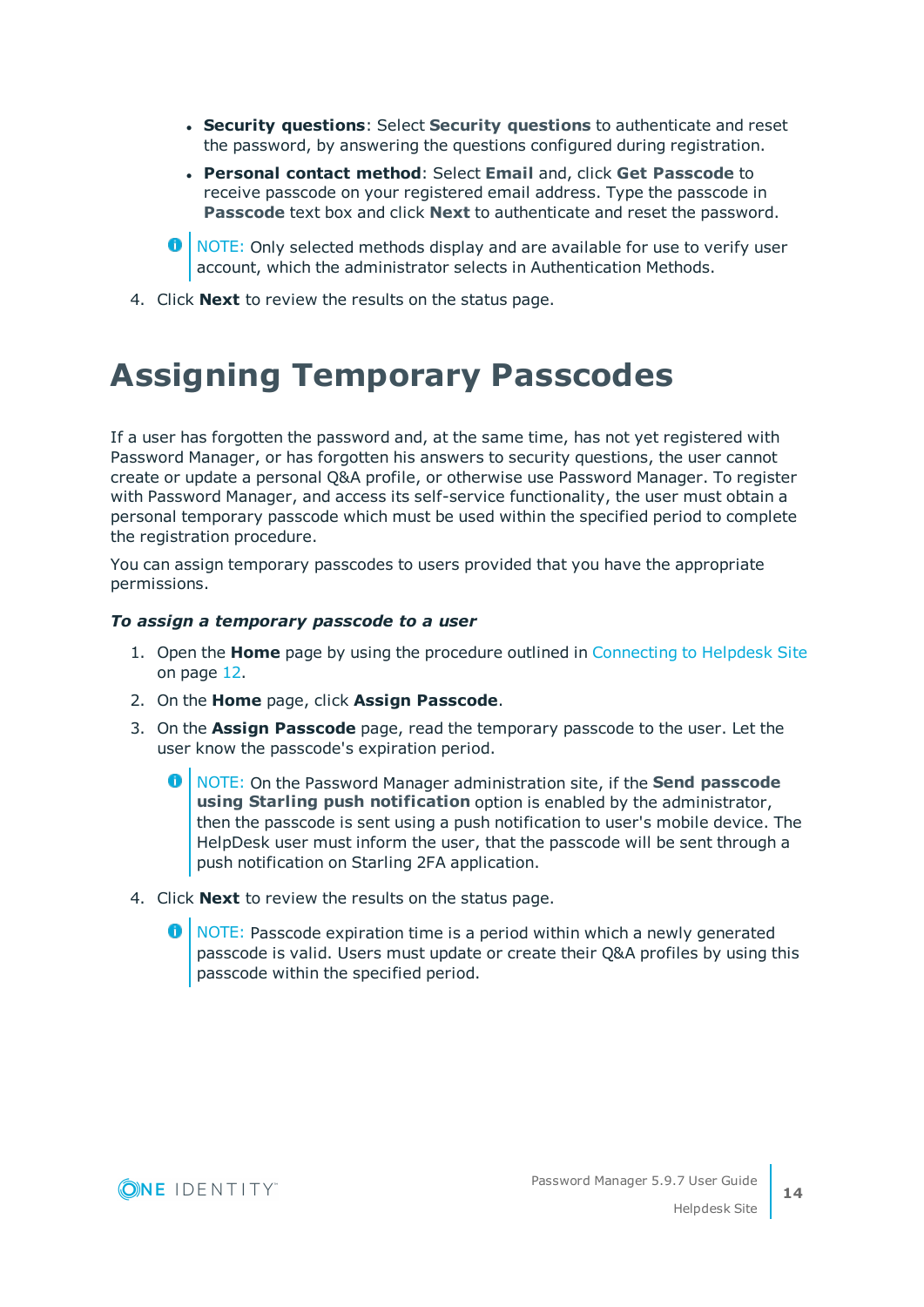# <span id="page-14-0"></span>**Resetting User Passwords**

If a user has forgotten his password, you can reset the password for this user, provided that you have the appropriate permissions.

### *To reset user's password*

- 1. Connect to the Helpdesk site by using the procedure outlined in [Connecting](#page-11-1) to [Helpdesk](#page-11-1) Site on page 12.
- 2. On the **Home** page, click **Reset Password**.
- 3. Type user's answer(s) and click **Next**. **Reset Password** page appears.
- 4. In Reset Password page, select one of the following options to reset the password.
	- a. **Use the following auto generated password**: An auto generated password suggestion displays in text box. The user can use this password and store it in a secure location for later use.
	- b. **Enter the password manually**: The user can select this option to set a password manually. After selecting this option, type the password in the text box and, confirm the password. Click **Next**.
	- $\bullet$ NOTE: On the Password Manager administration site, if the **Send password using Starling push notification** option is enabled by the administrator, then the password is sent using a push notification to user's mobile device. In this case, the HelpDesk user need not use the above options to reset the password. However the HelpDesk user must inform the user, that the password will be sent through a push notification on Starling 2FA application.
- 5. After successful password reset, **Password was successfully reset** message appears.

# <span id="page-14-1"></span>**Unlocking User Account**

If user's account is locked out, you can unlock the account, provided that you have the appropriate permissions.

## *To unlock user's account*

- 1. Open the **Home** page by using the procedure outlined in [Connecting](#page-11-1) to Helpdesk Site.
- 2. On the **Home** page, click **Unlock Account**.
- 3. On the **Unlock Account** page, select one of the following methods to authenticate.
	- <sup>l</sup> **Corporate authentication**:Authenticate the users using corporate authentication method, only if the administrator has enabled the option to authenticate.

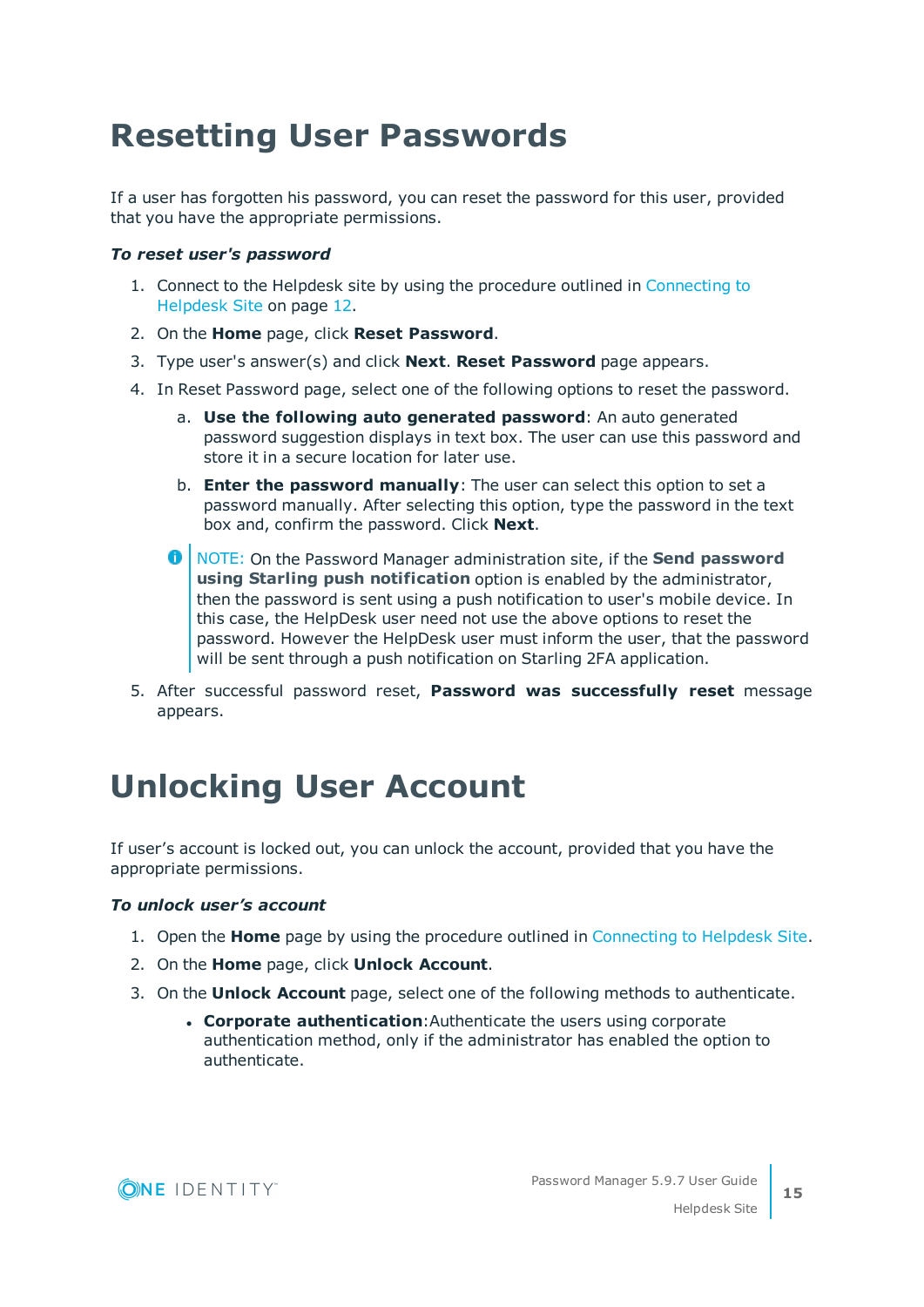- <sup>l</sup> **Security questions**: Select **Security questions** to authenticate and reset the password, by answering the questions configured during registration.
- <sup>l</sup> **Personal contact method**: Select **Email** and, click **Get Passcode** to receive passcode on your registered email address. Type the passcode in **Passcode** text box and click **Next** to authenticate and reset the password.
- **O** NOTE: Only selected methods display and are available for use to unlock the account, which the administrator selects in Authentication Methods.

## <span id="page-15-0"></span>**Unlocking User Questions and Answers Profile**

If user's Questions and Answers profile is locked, you can unlock the profile, provided that you have the appropriate permissions.

## *To unlock user's Questions and Answers profile*

- 1. Open the **Home** page by using the procedure outlined in [Connecting](#page-11-1) to Helpdesk Site on [page](#page-11-1) 12.
- 2. On the **Home** page, click **Unlock Q&A Profile**.
- <span id="page-15-1"></span>3. Follow the steps in the wizard to complete the task.

## **Enforcing Update of User's Questions and Answers Profile**

If user's Questions and Answers profile does not comply with the current Q&A profile policy, you can require the user to update the Q&A profile, provided that you have the appropriate permissions.

### *To enforce update of user's Question and Answers profile*

- 1. Open the **Home** page by using the procedure outlined in [Connecting](#page-11-1) to Helpdesk Site on [page](#page-11-1) 12.
- 2. On the **Home** page, click **Enforce Update of Q&A Profile**.
- 3. Follow the steps in the wizard to complete the task.